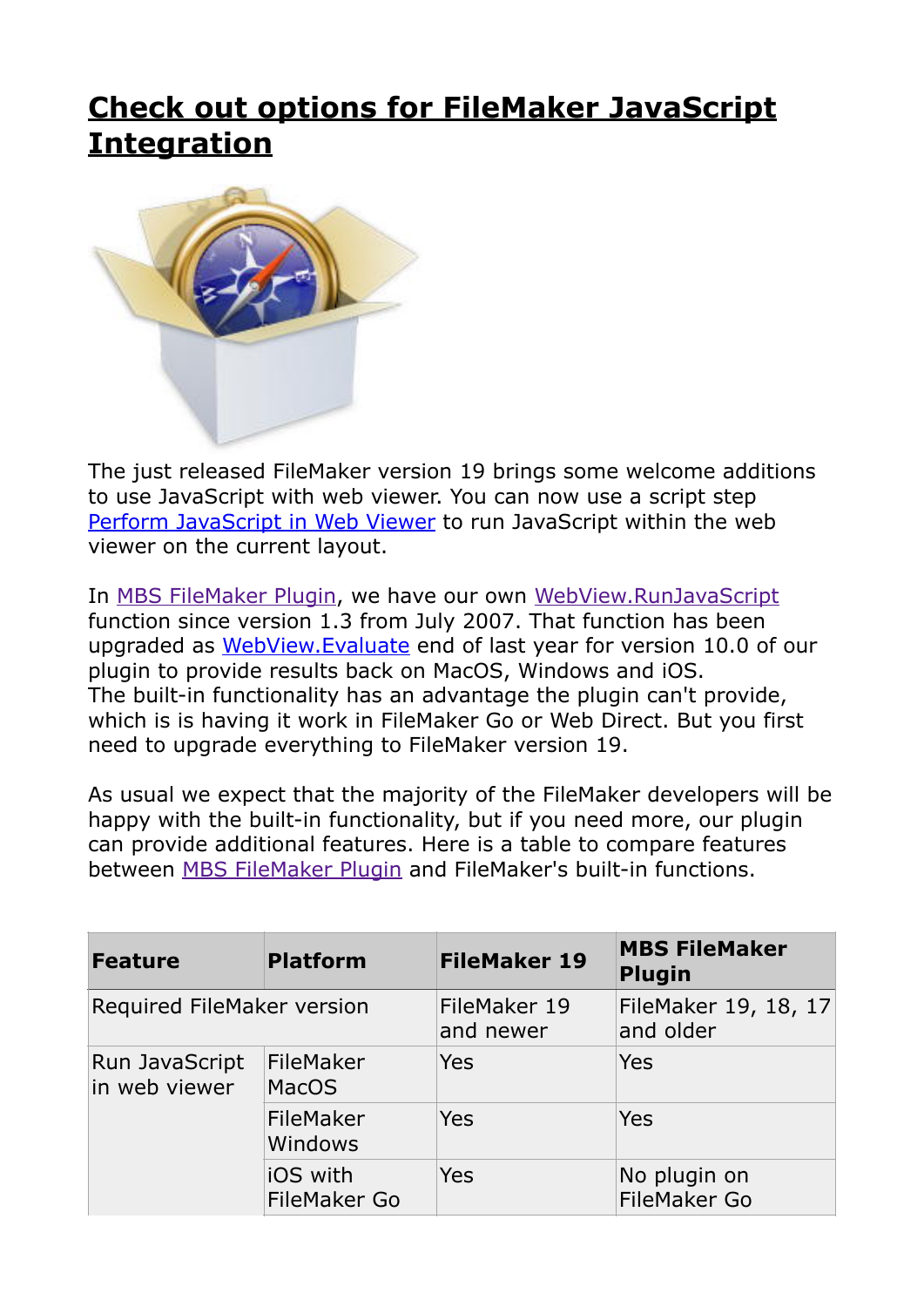| <b>Feature</b>                          | <b>Platform</b>                 | <b>FileMaker 19</b> | <b>MBS FileMaker</b><br><b>Plugin</b>                                             |
|-----------------------------------------|---------------------------------|---------------------|-----------------------------------------------------------------------------------|
|                                         | <b>iOS with SDK</b>             | Yes                 | Yes                                                                               |
|                                         | <b>Web Direct</b>               | Yes                 | No, plugin has no<br>access to browser<br>with Web Direct                         |
| Run JavaScript<br>without Web<br>Viewer | FileMaker<br><b>MacOS</b>       | <b>No</b>           | Yes, see JavaScript<br>or JavaScriptMac<br>functions                              |
|                                         | FileMaker<br>Windows            | <b>No</b>           | Yes, see JavaScript<br><b>Functions</b>                                           |
|                                         | iOS with<br><b>FileMaker Go</b> | <b>No</b>           | No plugin on<br><b>FileMaker Go</b>                                               |
|                                         | <b>iOS with SDK</b>             | <b>No</b>           | Yes, see JavaScript<br>or JavaScriptMac<br>functions                              |
|                                         | <b>Web Direct</b>               | <b>No</b>           | Yes, see JavaScript<br><b>Functions</b>                                           |
|                                         | Server<br>Scripting             | <b>No</b>           | Yes, see JavaScript<br><b>Functions</b>                                           |
| Returns result<br>from JS directly      | FileMaker<br><b>MacOS</b>       | <b>No</b>           | Yes, with<br>WebView.Evaluate,<br>JavaScriptMac or<br><b>JavaScript</b> functions |
|                                         | FileMaker<br>Windows            | <b>No</b>           | Yes, with<br><b>WebView.Evaluate</b><br>or JavaScript<br>functions                |
|                                         | iOS with<br><b>FileMaker Go</b> | <b>No</b>           | No plugin on<br><b>FileMaker Go</b>                                               |
|                                         | <b>iOS with SDK</b>             | <b>No</b>           | Yes, with<br>WebView.Evaluate,<br>JavaScriptMac or<br>JavaScript functions        |
|                                         | <b>Web Direct</b>               | <b>No</b>           | No, plugin has no<br>access to browser<br>with Web Direct                         |
|                                         | Server<br>Scripting             | <b>No</b>           | Yes, see JavaScript<br><b>Functions</b>                                           |
| Trigger script via FMP URL              |                                 | <b>Yes</b>          | <b>Yes</b>                                                                        |